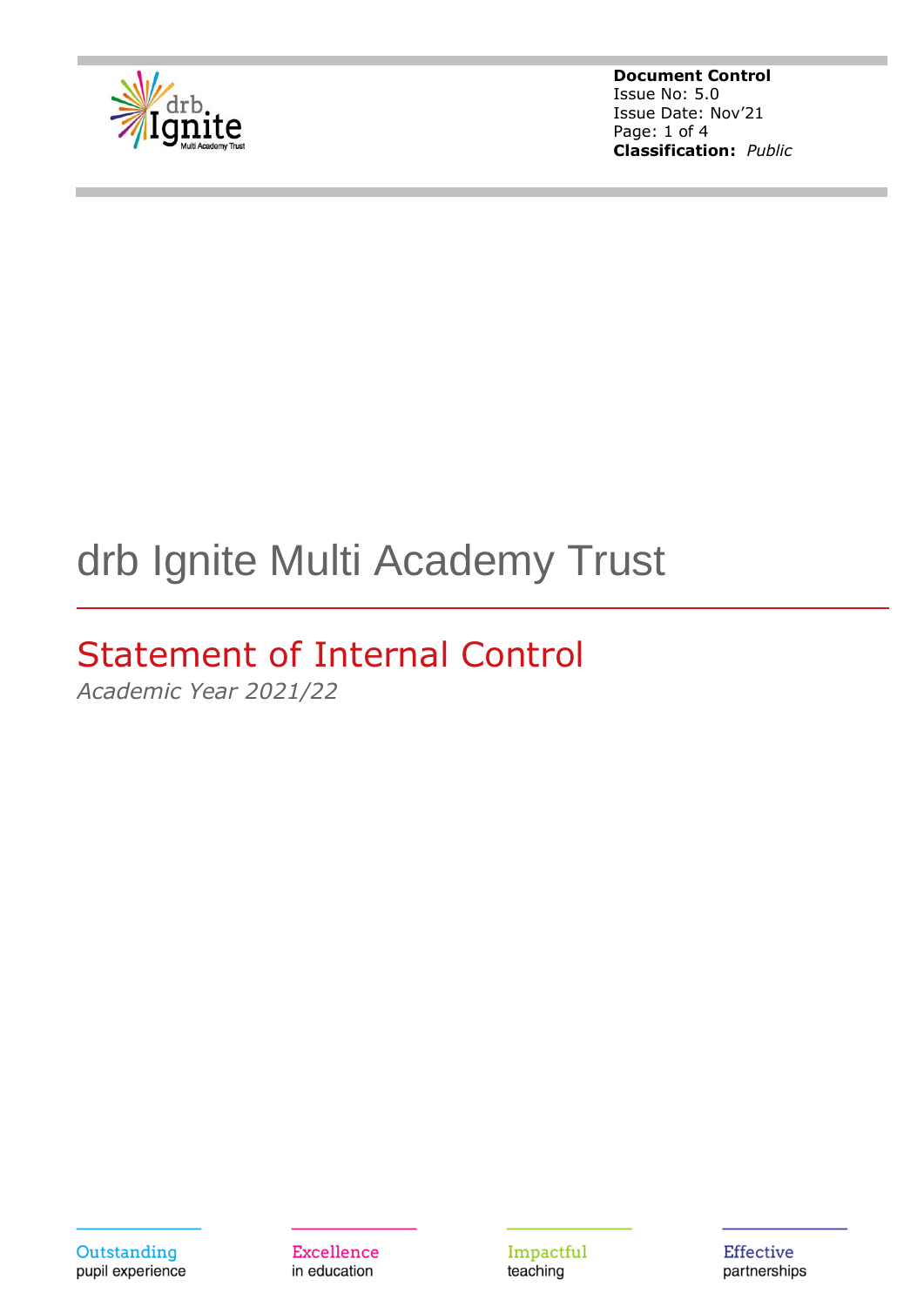

**Document Control** Issue No: 5.0 Issue Date: Nov'21 Page: 2 of 4 **Classification:** *Public*

#### **Statement of Internal Control**

#### **Academic Year 2021/22**

**1.** This Statement relates to the internal controls for the drb Ignite Trust for the period from 1 September 2021 to 31 August 2022.

The Trust Board is responsible for ensuring that the Trust:

- keeps proper accounting records during the year which will disclose, with reasonable accuracy and at any time, the financial position of the Trust
- such accounts have been drawn up in accordance with the Academy Trust Handbook and other ESFA guidelines, enabling the Trust to prepare an annual income and expenditure statement that is fully compliant with the DFE and ESFA requirements
- maintains and operates an effective system of internal control to safeguard all the resources delegated, granted or otherwise entrusted to the Trust, ensuring they are used cost effectively.
- **2.** The Trust's system of internal control has been developed and is led and overseen by the Chief Financial Officer. It aims to provide as much assurance as is reasonably possible (not absolute assurance) that assets are safeguarded, transactions are properly authorised and recorded and that material errors or irregularities are either prevented or can be detected promptly and acted upon.
- **3.** The Trust's review processes for overseeing the effectiveness of the systems of internal control are informed by:
	- regular scrutiny of financial and other performance monitoring data
	- regular reports from the Chief Financial Officer to the CEO and Trust Board
	- the most recent report of the Trust's internal auditor
	- regular self-evaluation of the internal controls undertaken by the Audit and Risk Sub Committee and Trust Board

Impactful teaching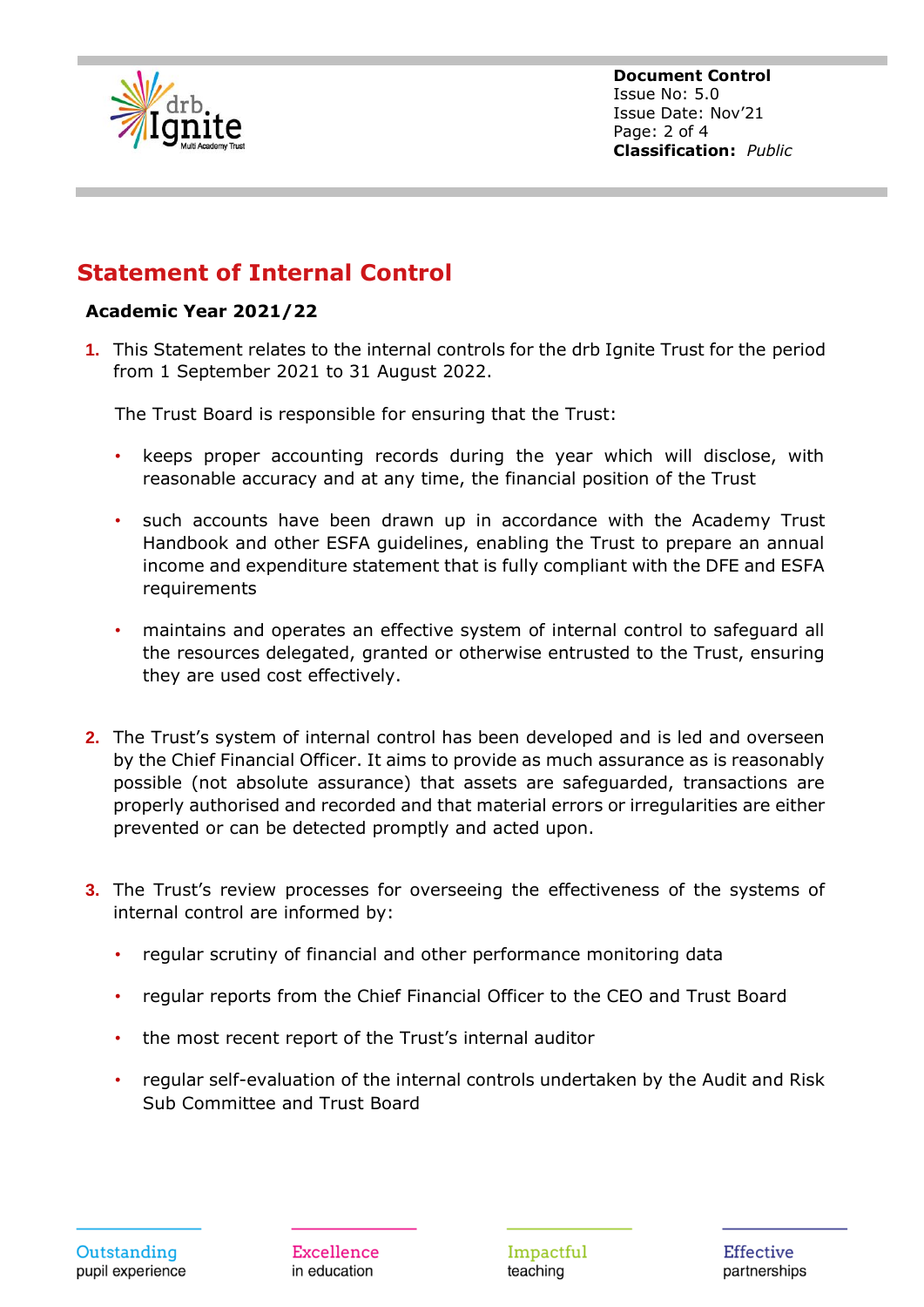

**Document Control** Issue No: 5.0 Issue Date: Nov'21 Page: 3 of 4 **Classification:** *Public*

- **4.** The Trust Board is satisfied that the internal control systems in operation at the Trust during the last year have been adequate and effective as all recommendations on Internal audit have been actioned.
- **5.** The Trust Board propose over the 2021/22 academic year to take the following improvement and monitoring actions:
	- Monitor the effectiveness of GAG pooling, ensuring the Trust is meeting the funding needs of each school appropriately and fairly.
	- the Risk and Audit sub-committee of the Trust will meet at least quarterly to monitor financial probity and the effectiveness of internal controls
	- Improve the effectiveness of the Trust's Risk Register by moving to a cloudbased software system. This will be used to alert the Board to all risks/issues and associated mitigation strategies at each Audit and Risk committee meeting.
	- the Trust's Strategy Plan 2021-2024 will continue to have a designated workstrand for Financial Management to ensure improvement/development priorities are fully addressed, monitored and evaluated

Excellence in education

Impactful teaching

**Effective** partnerships